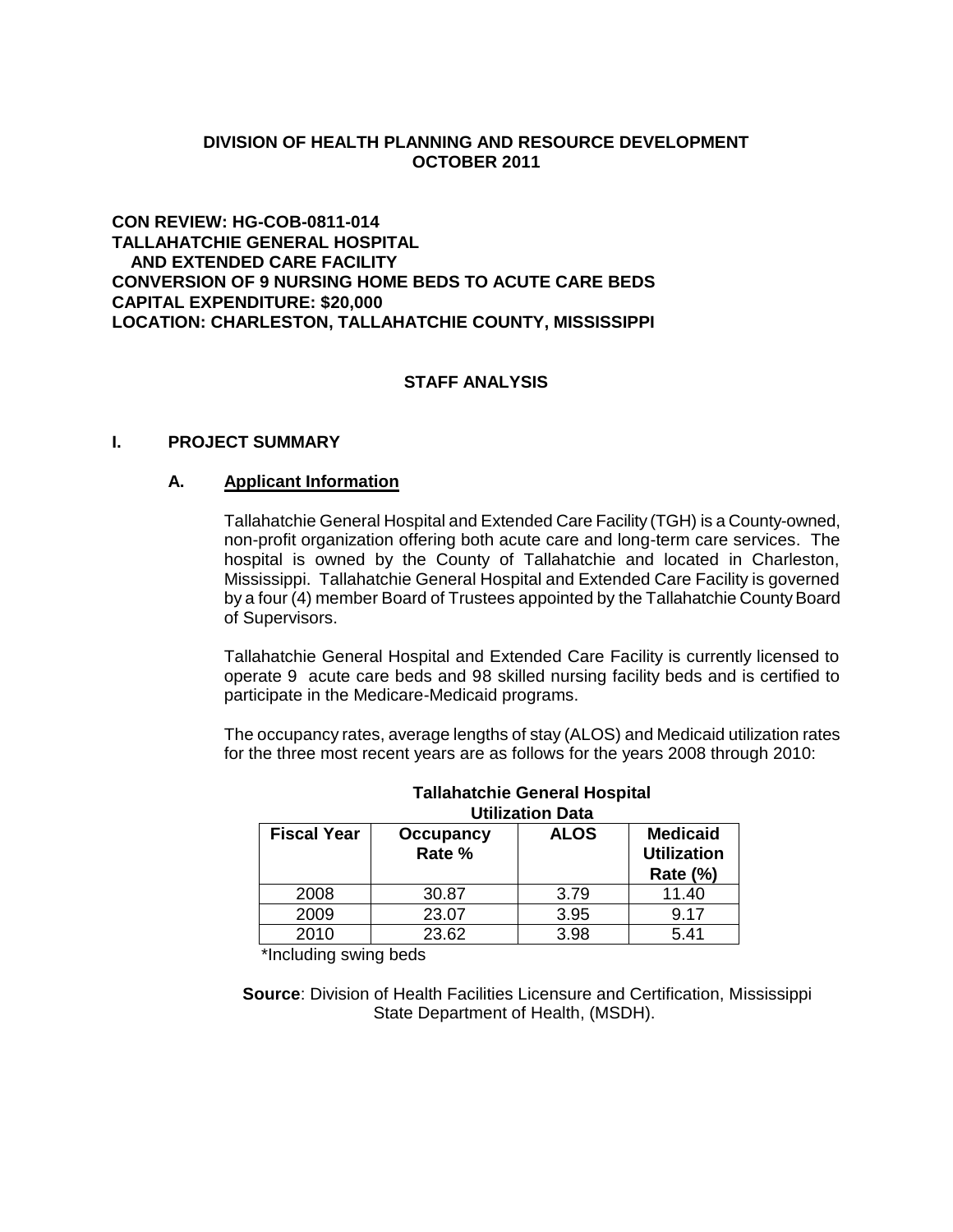# **B. Project Description**

Tallahatchie General Hospital and Extended Care Facility is requesting Certificate of Need (CON) authority to convert 9 nursing home beds to 9 acute care bed status at the hospital. The beds will be located in the acute care wing of the hospital. The applicant states that there will be no increase or decrease overall in the total number of authorized beds (currently 9 acute care beds and 128 nursing home beds, 30 of which are being held in abeyance). The licensure category of authorized acute care beds will increase from 9 to 18 and the licensure category of authorized nursing home beds will decrease from 128 to 119 as a result of the proposed. TGH is a current provider of acute care swing bed services. The applicant asserts that upon CON approval of the project, the hospital will have 18 licensed acute care beds, all of which will be certified for participation in the swing-bed program. According to the applicant, the hospital has the non-fixed equipment necessary to furnish the rooms that are currently undergoing renovation. However, TGH has decided it would be in the best interest of its patients to acquire new hospital beds, which acquisition will be accomplished by means of an operating lease with Performance Capital Leasing, LLC. The application contains a copy of the operating lease agreement between TGH and Performance Capital Leasing, LLC of Hattiesburg, Mississippi concerning the project.

According to the applicant, the capital expenditure for the proposed project is \$20,000, which is for non-fixed equipment cost in the event it later determines that some extra miscellaneous furnishings are needed for the proposed project. The applicant proposes to finance the proposed capital expenditure from cash reserves. The project is expected to result in an additional 16.8 FTE (Full-time equivalent employees) at an annual additional cost of \$473,040.

According to TGH, the hospital was previously authorized to renovate, and is currently in the process of renovating its acute care rooms to enlarge the size of such rooms; therefore, no additional renovation or construction is necessary for this project.

The MSDH Division of Health Facilities Licensure and Certification found the project's site acceptable for the stated activity.

The applicant expects that the project will begin immediately after CON approval and be completed one (1) month after CON approval.

### **II. TYPE OF REVIEW REQUIRED**

This project is reviewed in accordance with Section, 41-7-191, subparagraph (1)(c), Mississippi Code of 1972, Annotated, as amended, and duly adopted rules, procedures, plans, criteria and standards of the Mississippi Department of Health.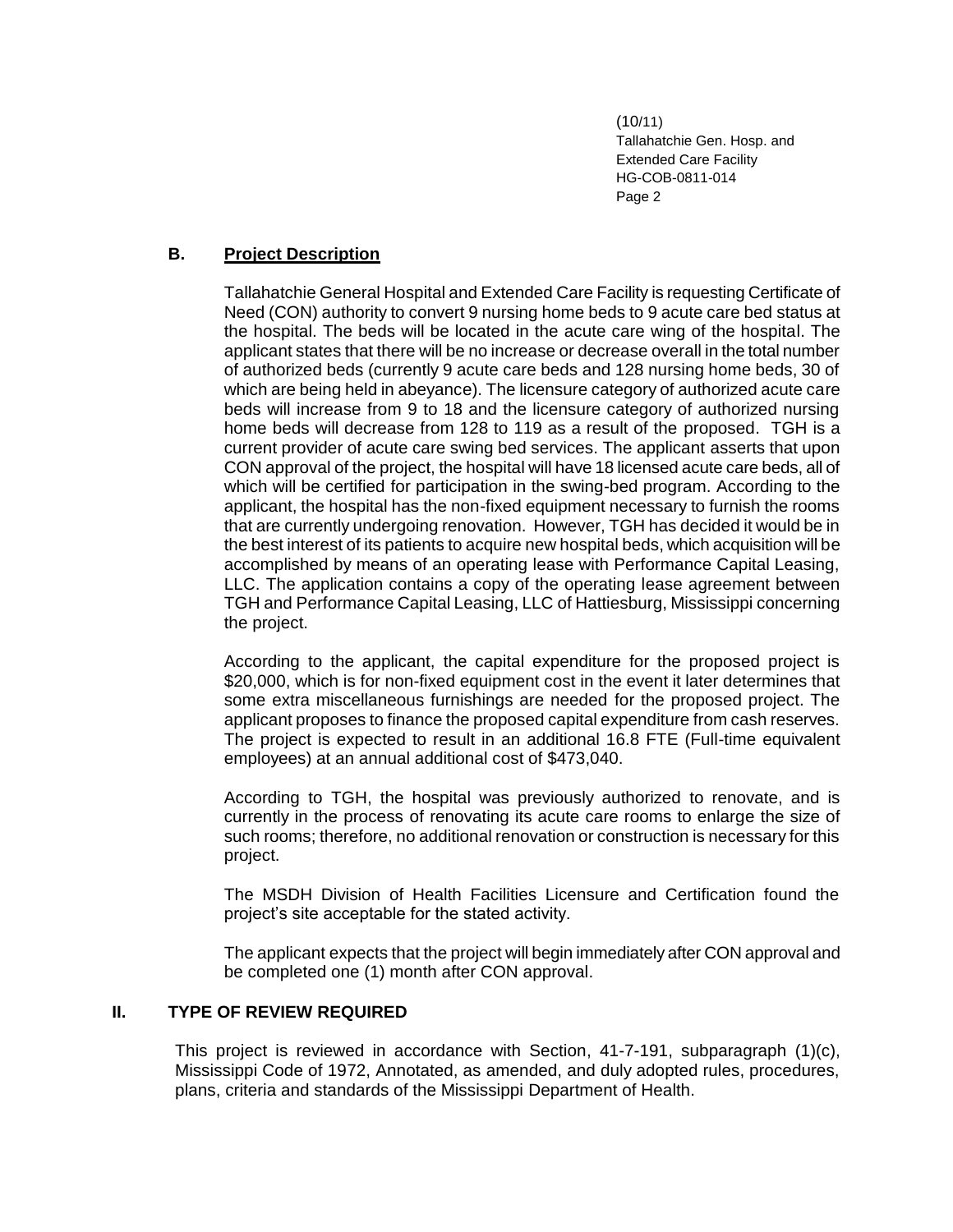In accordance with Section 41-7-197(2), of the Mississippi Code 1972, Annotated, as amended, any affected person may request a public hearing on this project within 20 days of publication of the staff analysis. The opportunity to request a hearing expires on November 7, 2011.

# **III. CONFORMANCE WITH THE STATE HEALTH PLAN AND OTHER ADOPTED CRITERIA AND STANDARDS**

# **A. State Health Plan**

The **FY 2011 State Health Plan** does not contains criteria and standards for the conversion of nursing home beds from one category to another (medical surgical care beds). Also, the project does not contemplate the addition of hospital beds, nor does it involve construction, renovation, expansion, capital improvement, or replacement. In addition, the project does not require the addition of any new health care services.

The conversion of nursing home beds to medical surgical beds will not result in an overall change in the licensed complement of beds at TGH.

# **B. General Review (GR) Criteria**

Chapter 8 of the *Mississippi Certificate of Need Review Manual, May 1, 2010, Revision,* addresses general criteria by which all CON applications are reviewed. This application is in substantial compliance with general review criteria.

# **GR Criterion 1 – State Health Plan**

The *State Health Plan* does not contain criteria and standards for the conversion of beds from one category to another such as proposed by this application. However, the *Plan* gives guidelines for all health planning in Mississippi. The *Plan* states that: "Mississippi's health planning and health regulatory activities have the following purposes:

- To improve the health of Mississippi residents;
- To increase the accessibility, acceptability, continuity, and quality of health services;
- To prevent unnecessary duplication of health resources; and
- To provide some cost containment.

According to the applicant, the hospital needs additional swing bed capacity, and the nursing home beds that will be converted to acute care beds and certified as swing beds are not currently in use. By bringing those beds on-line for utilization in their highest and best use, TGH will further this purpose. The applicant asserts that the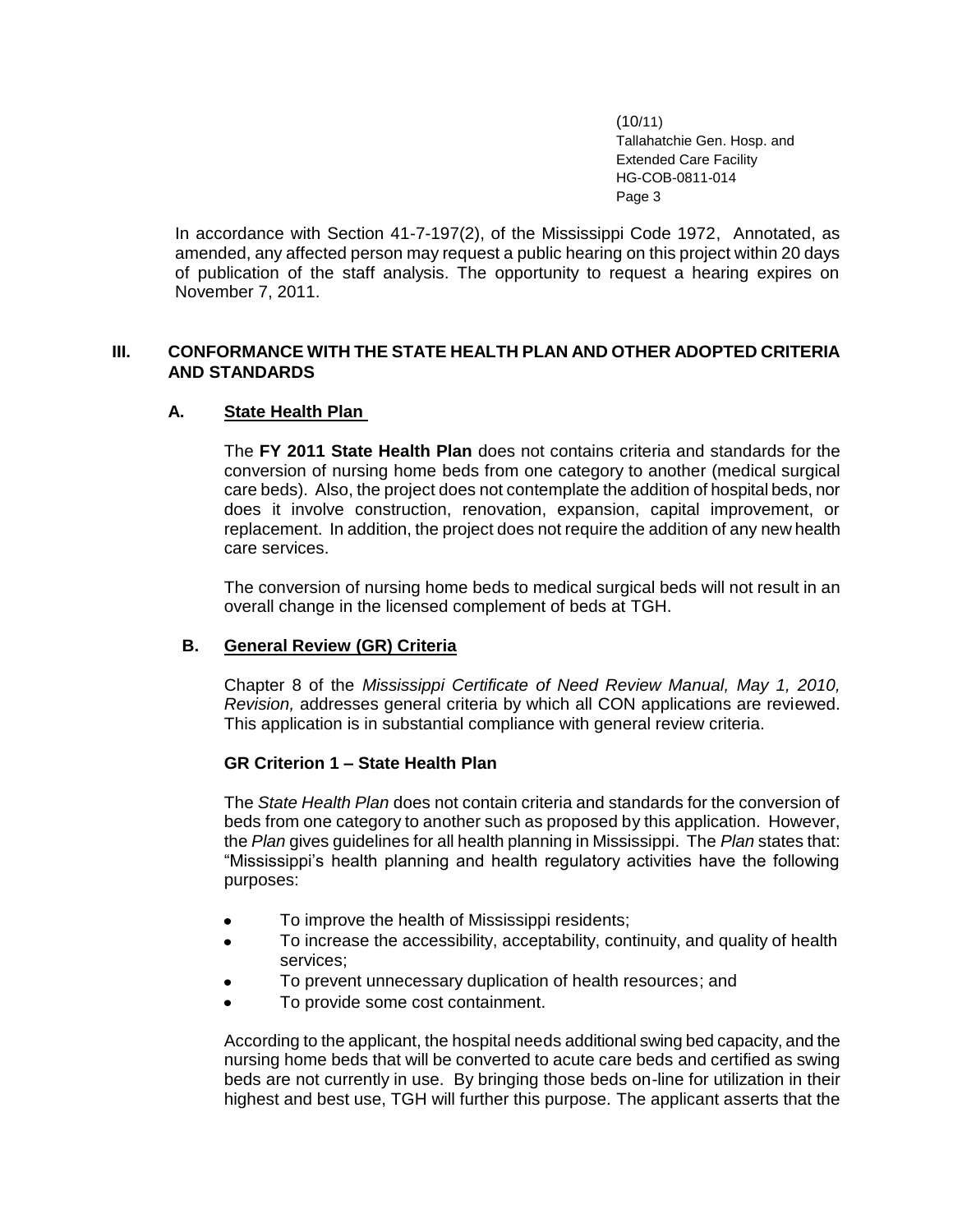proposed project will allow the residents of the hospital's service area to receive both critical access acute care services and step-down swing bed rehabilitation services without the necessity of traveling distances to receive such service. TGH indicates that the proposed project does not contemplate any new service or a new provider. The hospital is already providing swing bed services and is merely converting 9 of its nursing home beds to acute care beds certified as swing beds because TGH is experiencing high occupancy rates in its acute care beds. The applicant indicates that from April 1 through June 30, 2011 (91 days), the hospital was 100 percent occupied on 14 of those days with 9 patients in its 9 acute care beds and was 89 percent occupied on 22 of those days with 8 patients in its 9 acute care beds. The applicant believes that based on the support for this project and the dramatic increase in its occupancy rate, converting fewer beds would not sufficiently alleviate the expected demand.

# **GR Criterion 2 - Long Range Plan**

According to the applicant, the proposed project comports with the hospital's goal to provide quality, efficient health care to all residents of Tallahatchie County and surrounding communities and is compatible with its long range plans.

TGH asserts that the hospital first met with local physicians and physicians within an area for which the hospital receives swing-bed referrals regarding this proposed project. The response and support has been enthusiastic. After considering the support of its medical staff and physicians within the referral area, the hospital determined the best way to meet the needs of the community was to seek authority for the proposed project.

### **GR Criterion 3 – Availability of Alternatives**

According to the applicant, the hospital considered doing nothing and continuing to operate with only 9 acute care beds. However, failure to accomplish the project would result in the hospital continuing to provide critical access acute care services and swing bed services with only 9 licensed acute care beds. This alternative to the project was rejected because such decision would not be in the best interest of the hospital's patients, the Tallahatchie County community or the surrounding communities.

TGH asserts that it also considered converting fewer than 9 nursing home beds to acute care beds. However, the hospital determined that, based on the support for this project and the dramatic increase in its occupancy rate, converting fewer beds would not sufficiently alleviate the expected demand.

According to the TGH, the hospital also considered converting more than 9 nursing home beds to acute care beds. However, the renovated wing of the hospital contains 18 spacious private rooms that will accommodate the 9 converted beds without the need for construction or additional renovation, thus keeping costs down.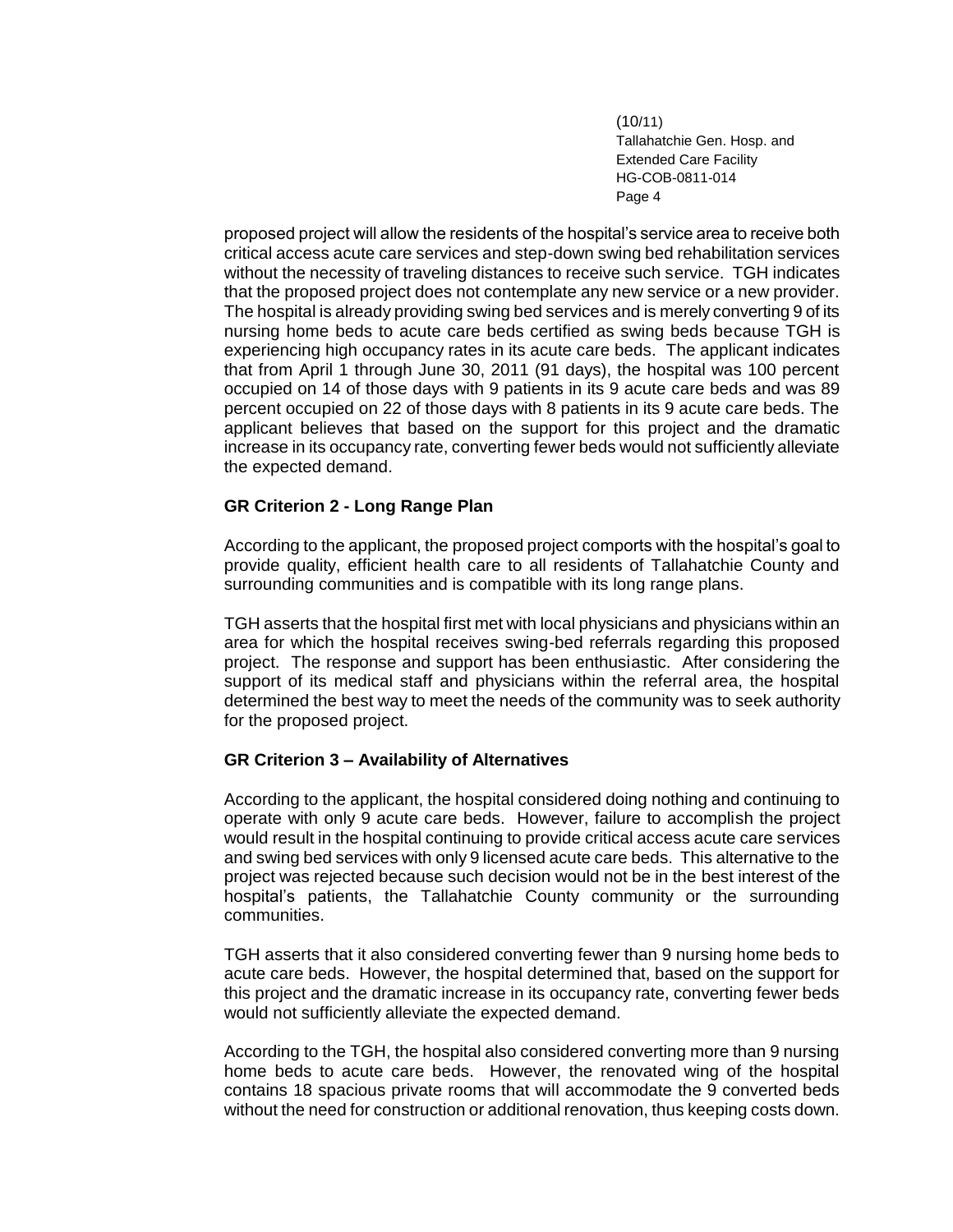The proposed project does not contemplate any construction or modernization beyond the renovation currently being accomplished in accordance with the Department's approval.

The applicant believes that the alternative selected will provide needed swing bed access to residents in Tallahatchie County and the surrounding communities. It will also assure the hospital of a sufficient number of acute care beds to accommodate its patients when necessary.

#### **GR Criterion 4 - Economic Viability**

Tallahatchie General Hospital projects net operating income to be \$748,585 the first year, \$859,388 the second year, and \$1,013,292 the third year after completion of this project. See effect on operating cost, page 7.

### **GR Criterion 5 - Need for the Project**

According to the applicant, all residents of the area, including low income persons, racial and ethnic minorities, women, persons with disabilities, other underserved groups, and the elderly, have access to the acute care and swing bed services provided at TGH and will continue to have access to its acute and swing bed services.

Tallahatchie General Hospital submits that it is a current provider of swing bed services and all of its currently licensed acute care beds are certified as swing beds. The project anticipates that all of the hospital's acute care beds, including the proposed 9 converted nursing home beds to 9 acute care beds, will participate in the swing bed program.

According to TGH, currently, many patients needing swing bed care must be referred to other facilities because the hospital does not have a bed available. Such practice requires patients in need of a swing bed or some type of rehabilitative service to travel to other facilities many miles away from their homes in order to receive the necessary care. TGH asserts that the hospital is renovating its acute care rooms to enlarge and update the rooms. As a result, physicians from surrounding areas are eager to refer patients in need of swing bed services to TGH. Because the TGH is a critical access hospital that is limited in its scope of acute care services, as the acute care utilization at TGH increases, facilities with which the hospital has transfer agreements will benefit as a result of such increase. Therefore, implementation of this project will not adversely impact existing providers.

The applicant believes that implementation of the proposed project will not only provide residents in TGH's services area convenient access to swing bed care but will also assure the hospital has available a sufficient number of beds to provide access to those in need of acute care.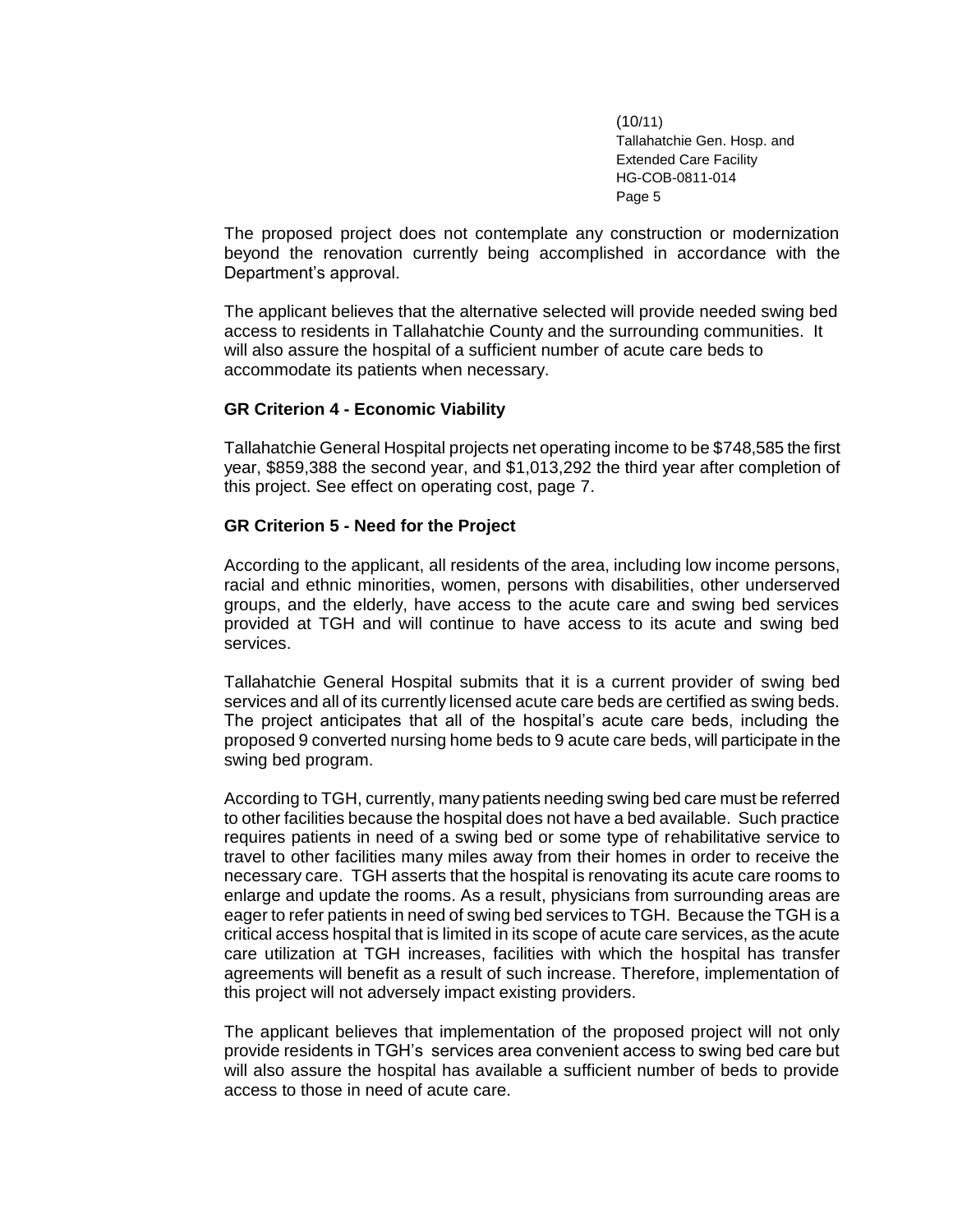According to the *FY 2011 State Health Plan*, average daily census for swing bed utilization for FY 2009 in General Hospital Service Area 3 was 24.38 percent.

The applicant asserts that the objective of the proposed project at TGH is to meet the current and future healthcare needs of the Tallahatchie County community, the hospital's patients, and all persons residing in the hospital's service area.

The application contains six (6) letters of support for the project.

# **GR Criterion 6 - Access to the Facility or Service**

According to TGH, all residents of the hospital's health planning service area, patient service area, including Medicaid recipients, charity/medically indigent patients, racial and ethnic minorities, women, handicapped persons and the elderly have access and will continue to have access to the services to the existing facility. The applicant asserts that TGH provides care to all persons regardless of payor source or their ability to pay.

The following table shows the percentage of estimated gross patient revenue and actual dollar amount of health care provided to medically indigent and charity patients for the past two fiscal years at TGH:

| <b>Fiscal Year</b>             | <b>Percent of</b><br><b>Gross</b><br><b>Patient</b><br><b>Revenue</b> | <b>Dollar Amount</b> |
|--------------------------------|-----------------------------------------------------------------------|----------------------|
| 2010                           | 6%                                                                    | \$609,851            |
| Oct 2010-May<br>2011           | 6%                                                                    | \$660,939            |
| Projected<br>Year 1            | 6%                                                                    | \$1,176,943          |
| Projected<br>Year <sub>2</sub> | 6%                                                                    | \$1,195,906          |

### **GR Criterion 7 - Information Requirement**

Tallahatchie General Hospital and Extended Care Facility affirms that it will record and maintain the information required by this criterion and make it available to the Mississippi State Department of Health within 15 business days of request.

### **GR Criterion 8 - Relationship to Existing Health Care System**

Tallahatchie General Hospital is located in General Hospital Service Area 3. The conversion from nursing home beds to acute medical surgical beds will not change the total bed complement, and will not require a change in the total bed complement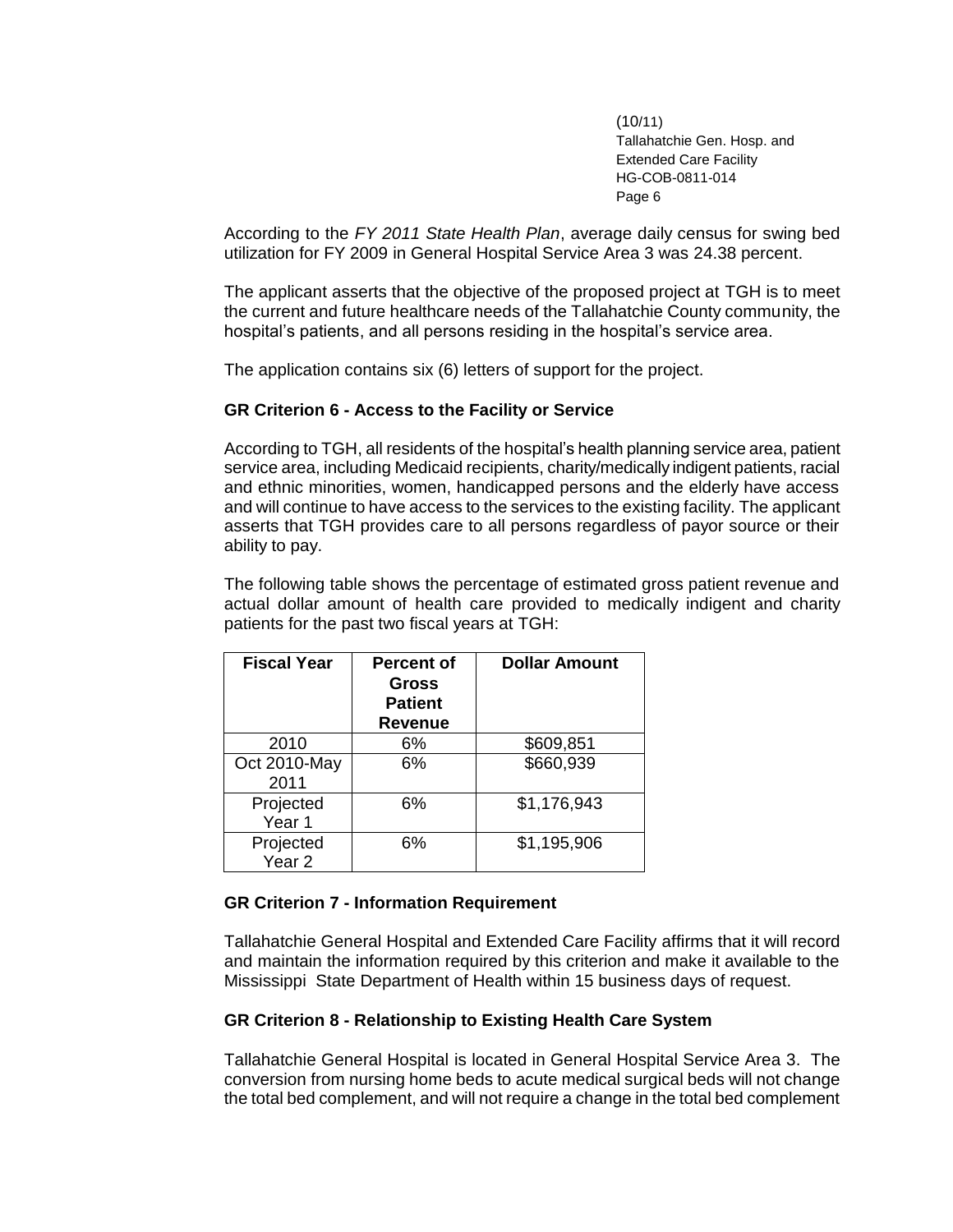of the facility. Since the project does not propose any additional acute care beds in the service area, the applicant believes that the project will not have an adverse effect on local providers in General Hospital Service Area 3.

The applicant believes that failure to implement the proposed project may result in denying the people living in Tallahatchie general service area, who are in need of an acute care bed, access to an acute care bed when such beds are fully occupied.

# **GR Criterion 9 - Availability of Resources**

As previously mentioned, the project is expected to result in an additional 16.8 FTE (Full-time equivalent employees) at an annual additional cost of \$473,040.

# **GR Criterion 10 – Relationship to Ancillary or Support Services**

The applicant asserts that all necessary support and ancillary services are currently in place at TGH, and any increase in the use of such ancillary or support services will not have a detrimental effect on those services.

### **GR Criterion 16 - Quality of Care**

Tallahatchie General Hospital is in compliance with **the Minimum Standards for the Operation of Mississippi Hospitals**, according to the Division of Health Facilities Licensure and Certification, MSDH.

### **IV. FINANCIAL FEASIBILITY**

### **A. Capital Expenditure Summary**

The capital expenditure for the proposed project is \$20,000, which is for non-fixed equipment cost in the event it later determines that some extra miscellaneous furnishings are needed for the proposed project.

# **B. Method of Financing**

According to the applicant, TGH proposes to finance the proposed capital expenditure from cash reserves.

### **C. Effect on Operating Cost**

Tallahatchie General Hospital projects the following expenses, revenues, and utilization for the first three years of operation for the proposed project: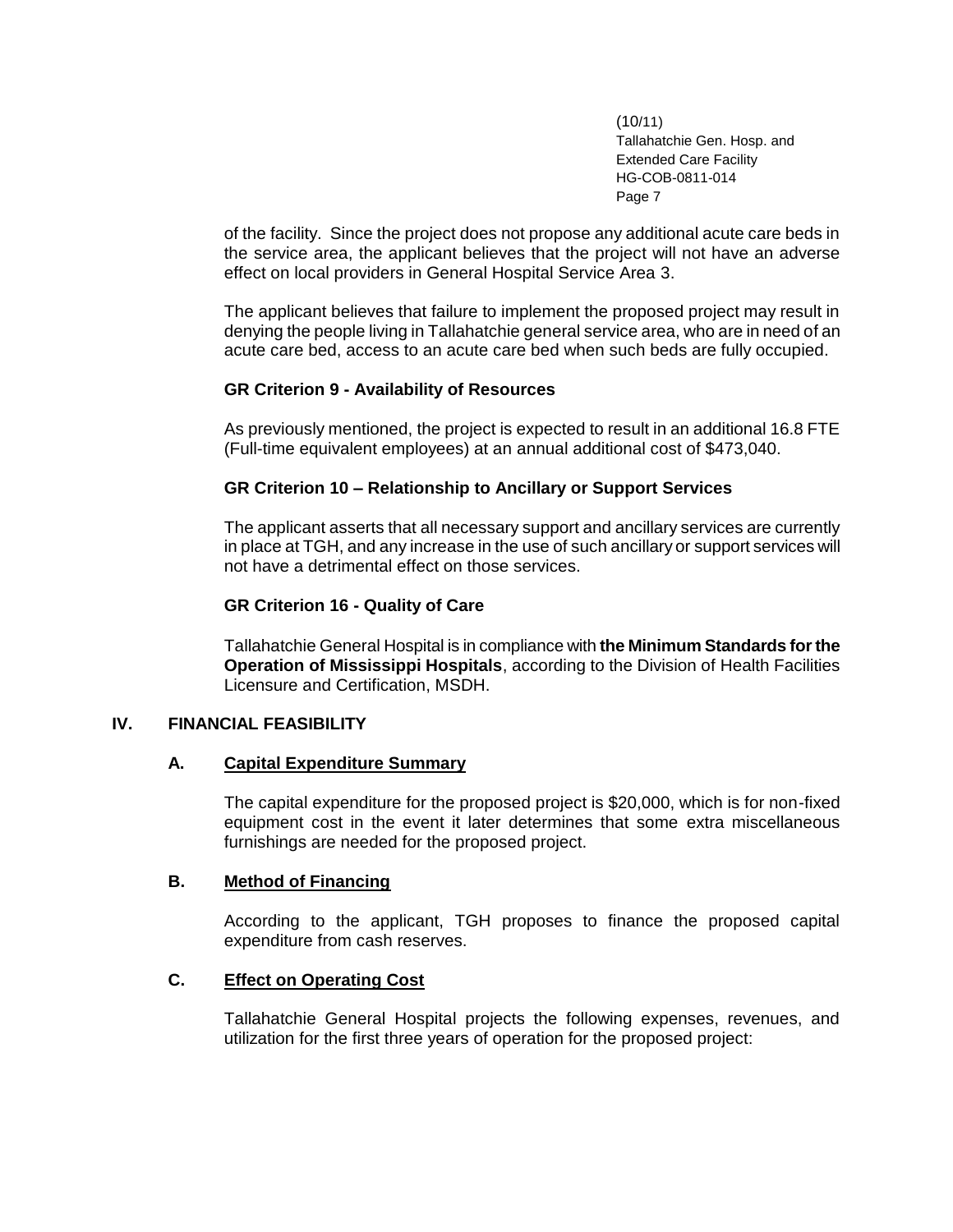# (10/11)

Tallahatchie Gen. Hosp. and Extended Care Facility HG-COB-0811-014 Page 8

| <b>Expenses</b>       | Year 1             | Year <sub>2</sub>  | Year <sub>3</sub> |
|-----------------------|--------------------|--------------------|-------------------|
| <b>Gross Patient</b>  | \$<br>6,654,984    | \$6,895,984        | \$7,136,984       |
| Revenue               |                    |                    |                   |
| <b>Deductions</b>     | \$<br>(3,955,557)  | \$(3,972,699)      | \$ (3,980,667)    |
| <b>Net Patient</b>    | \$<br>2,699,427    | \$2,972,699        | \$3,156,317       |
| Revenue               |                    |                    |                   |
| <b>Net Operating</b>  | <u>\$2,699,427</u> | <u>\$2,923,285</u> | \$3,156,317       |
| <b>Revenue</b>        |                    |                    |                   |
|                       |                    |                    |                   |
| <b>Expenses</b>       | Year 1             | Year <sub>2</sub>  | Year 3            |
| Salaries &            | \$<br>473,040      | \$<br>180,250      | \$<br>192,920     |
| Wages                 |                    |                    |                   |
| <b>Benefits</b>       | 139,466            | 143,650            | 147,959           |
| <b>Supplies</b>       | 665,212            | 685,168            | 705,723           |
| Services              | 511,141            | 526,475            | 548,161           |
| Lease                 | 23,780             | 21,720             | -0-               |
| Other                 | 138,203            | 141,953            | 179,903           |
| <b>Total Expenses</b> | \$1,950,842        | \$2,063,898        | \$2,143,026       |
|                       |                    |                    |                   |
| <b>Net Operating</b>  | \$<br>748,585      | \$<br>859,388      | \$1,013,292       |
| <b>Income</b>         |                    |                    |                   |
|                       |                    |                    |                   |
| <b>Patient Days</b>   | 2,410              | 2,482              | 2,557             |
| Charge/Patient        | \$2,761            | \$2,778            | \$2,791           |
| Day                   |                    |                    |                   |
| Cost/Patient Day      | \$809              | \$831              | \$838             |

# **C. Cost to Medicaid/Medicare**

| <b>Patient Mix by Type</b><br><b>Payer</b> | <b>Utilization</b><br>Percentage | <b>First Year</b><br><b>Revenue</b> |
|--------------------------------------------|----------------------------------|-------------------------------------|
| Medicaid                                   |                                  | 199,649                             |
| Medicare                                   | 93                               | \$6,189,136                         |
| Other                                      |                                  | 266,199                             |
| Total                                      | <u>100</u>                       | \$6,654,984                         |

TGH projects 5 percent of gross revenue for medically indigent patients and one (1) percent for charity patients for the proposed project.